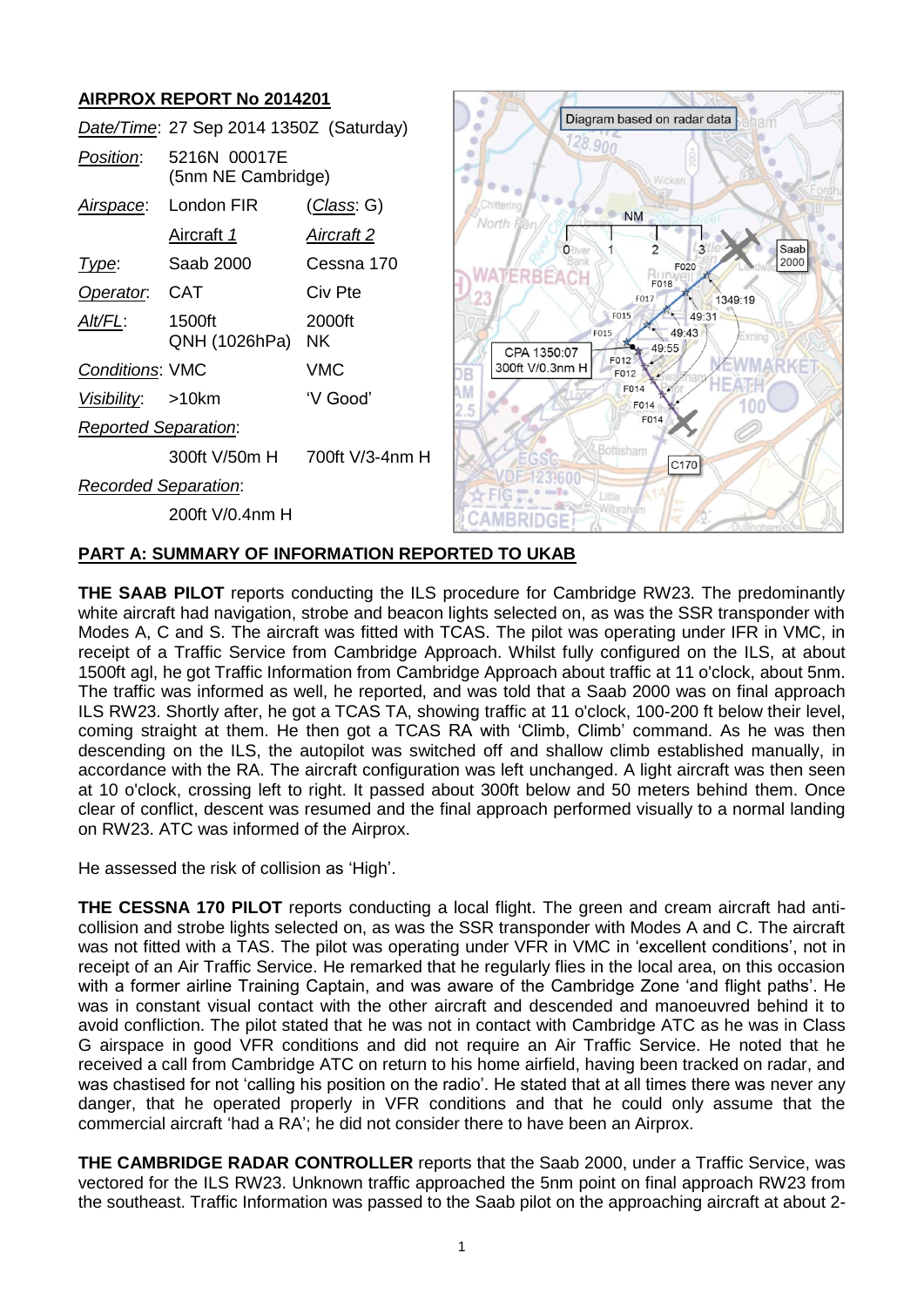3nm range from the Saab, indicating 1700ft, that on present track they would pass approximately 1/4nm ahead of the unknown aircraft. The Saab pilot maintained 2000ft and did not descend with the glide path until clear of the conflict. When clear of the conflict, the Saab pilot was transferred to Tower frequency.

### **Factual Background**

METAR EGSC 271350Z VRB04KT 9999 SCT045 21/10 Q1026

#### **Analysis and Investigation**

### **CAA ATSI**

CAA ATSI had access to Cambridge RTF and NATS Ltd area radar recording, together with the written reports from the Cambridge Radar controller and both pilots. The Saab pilot was operating under IFR, inbound to Cambridge Airport from abroad and was in receipt of a Traffic Service from Cambridge Radar. The C170 pilot was operating on a local flight under VFR. The C170 pilot was not in receipt of an Air Traffic Service.

The Saab pilot contacted Cambridge at 1345:30 descending to 3000ft. The Saab was 7nm southeast of Cambridge Airport passing FL069. The controller informed the pilot to expect vectors for the ILS to RW23 and asked the pilot what service he required. The pilot did not state the service he required but instead requested RW23:

*ATC "[Saab C/S] Cambridge radar roger, continue your present heading on a radar heading and provide you vectors for the I L S, what service do you require?"*

*Saab "Runway two three is required and may we descending on present heading er [Saab C/S]?"*

With the Saab at 17nm from touchdown, the controller replied:

*ATC "*[Saab C/S] *it's a Traffic Service, reduced due to radar performance and continue descent to 2000ft, QNH one zero one six".*

At 1347:10 (Figure 1), the controller passed the Saab pilot Traffic Information on a helicopter which was departing from Newmarket (not involved in the Airprox). Area radar showed the C170 at a position 3.8nm south-southwest of Newmarket, displaying SSR code 7010, a conspicuity code used by aircraft operating in an aerodrome traffic pattern when instructed to do so by an ATS unit or local operating instructions. It was not clear why the pilot had selected this code.



Figure 1 – Swanwick MRT at 1347:10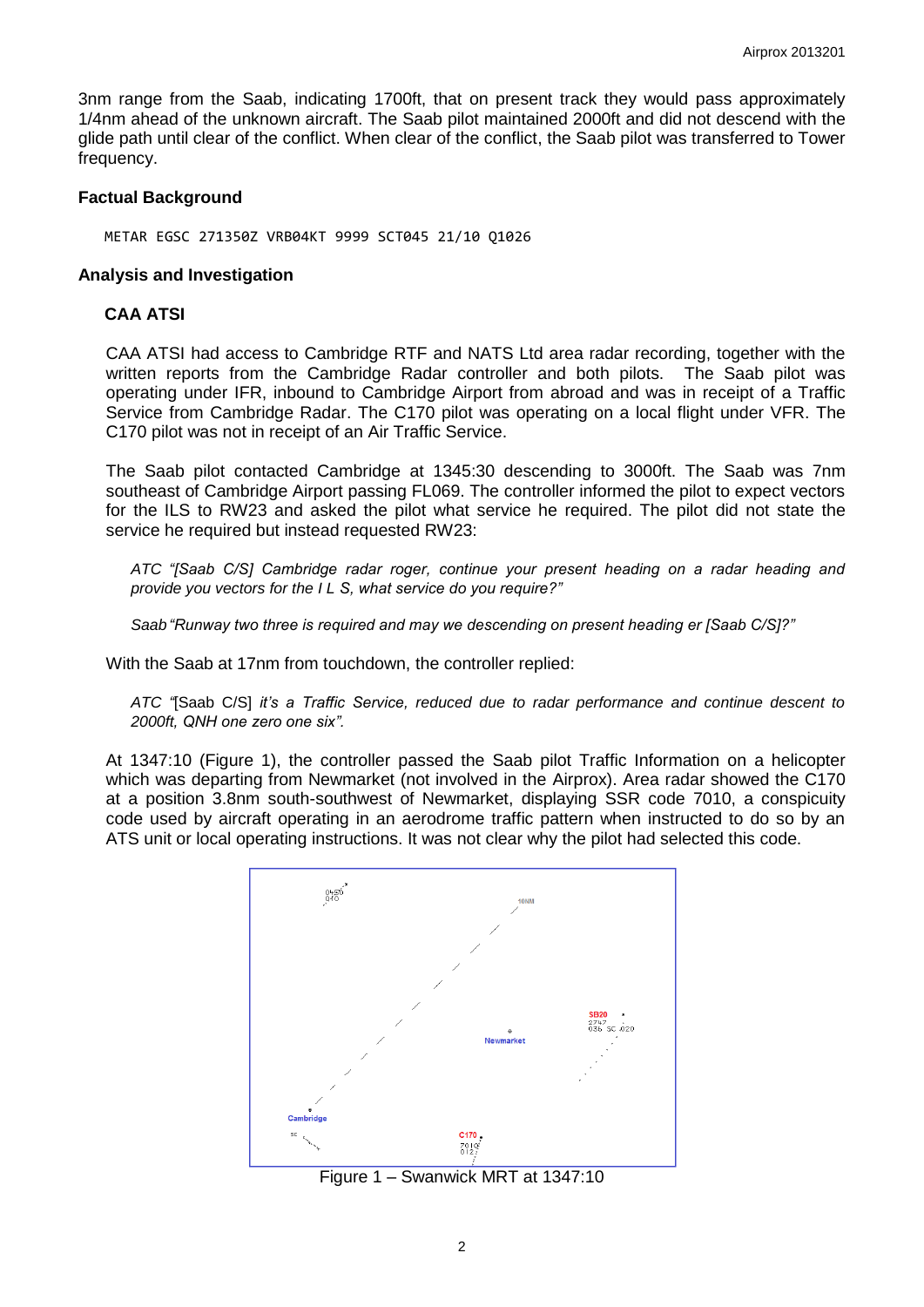At 1347:50, the controller turned the Saab pilot onto a closing heading of 260° and cleared the him for the ILS approach. The C170 pilot had started a left turn onto a north-northwesterly track. At 1349:21 (Figure 2), the Saab pilot was 6.7nm from touchdown, indicating FL020; an altitude of 2351ft using the QNH of 1026hPa. The C170 was in the Saab pilot's 11 o'clock at a range of 1.8nm, crossing from left to right, indicating FL014 ( altitude 1851ft).



Figure 2 – Swanwick MRT at 1349:21

The controller passed further traffic information to the Saab pilot:

ATC *"*[Saab C/S] *you're six and a half miles from touchdown, radar service terminates, there is further traffic in your left eleven o'clock er indicating one thousand eight hundred feet, looks to be crossing the final approach at about five miles erm indicating one thousand one hundred feet, now descending"*

Saab *"Roger* [Saab C/S]*"*

ATC *"You'll be passing just ahead of that contact at the moment"*

ATC (1349:51 – Figure 3) *"You'll pass about quarter of a mile ahead of it as it er transits across the final approach"*

*Saab "TCAS RA* [Saab C/S]*"*



Figure 3 – Swanwick MRT at 1349:51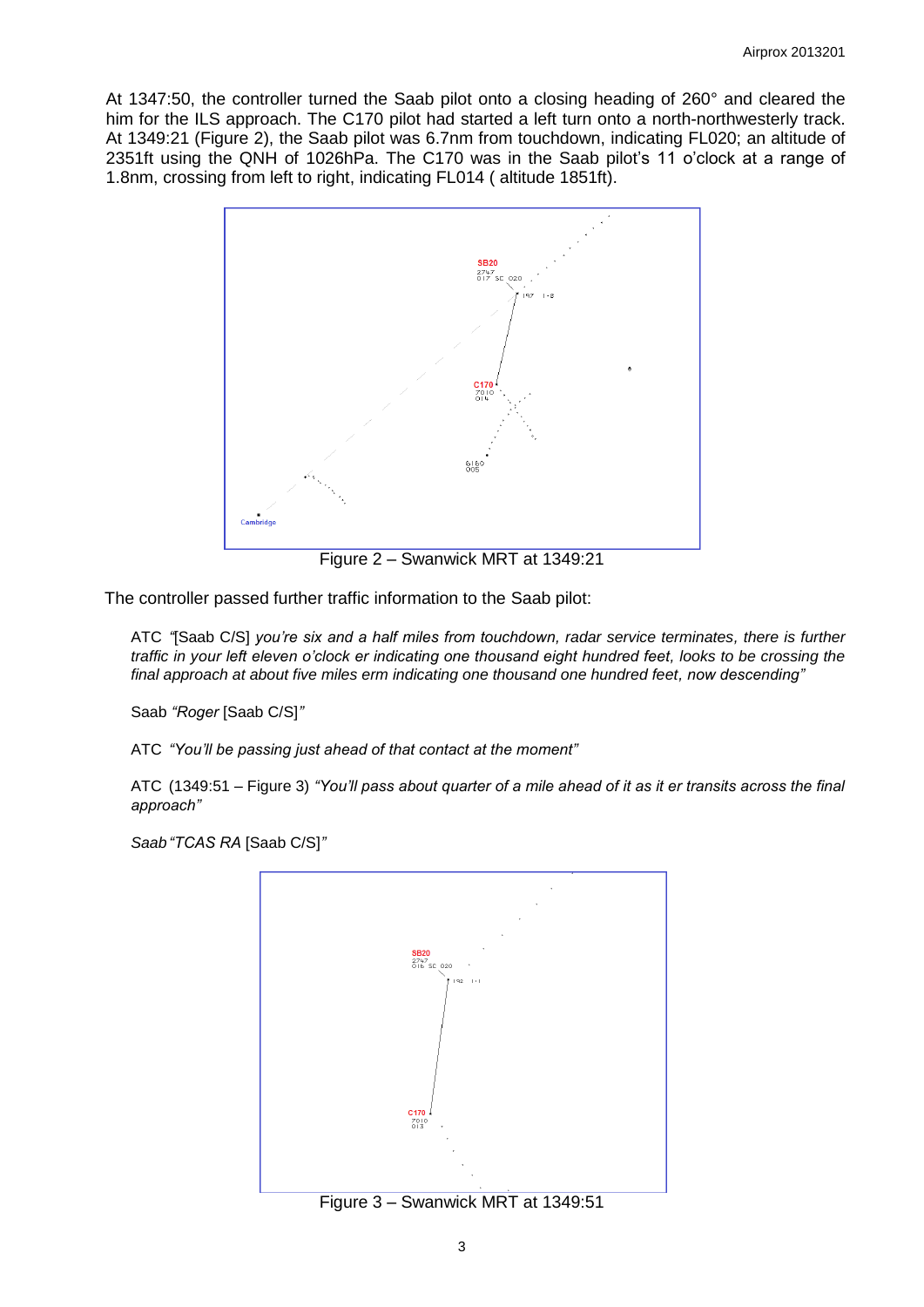

At 1350:03 (Figure 4), the distance between the two aircraft was 0.4nm and 200ft.

Figure 4 – Swanwick MRT at 1350:03

*ATC* (1350:05) *"*[Saab C/S] *roger that traffic should now be passing behind you" Saab "Affirm* [Saab C/S]*"*

At 1350:07 (Figure 5), the two aircraft passed abeam at a range of 0.3nm. The Saab pilot had climbed to FL015 (altitude 1851ft) and the C170 pilot was maintaining FL012 (altitude 1531ft).



Figure 5 – Swanwick MRT at 1350:07

ATC "[Saab C/S] roger er contact Tower now one two five decimal niner"

Saab "One two five decimal niner [Saab C/S]".

The Saab pilot continued without further incident and subsequently advised ATC of his intention to file an Airprox.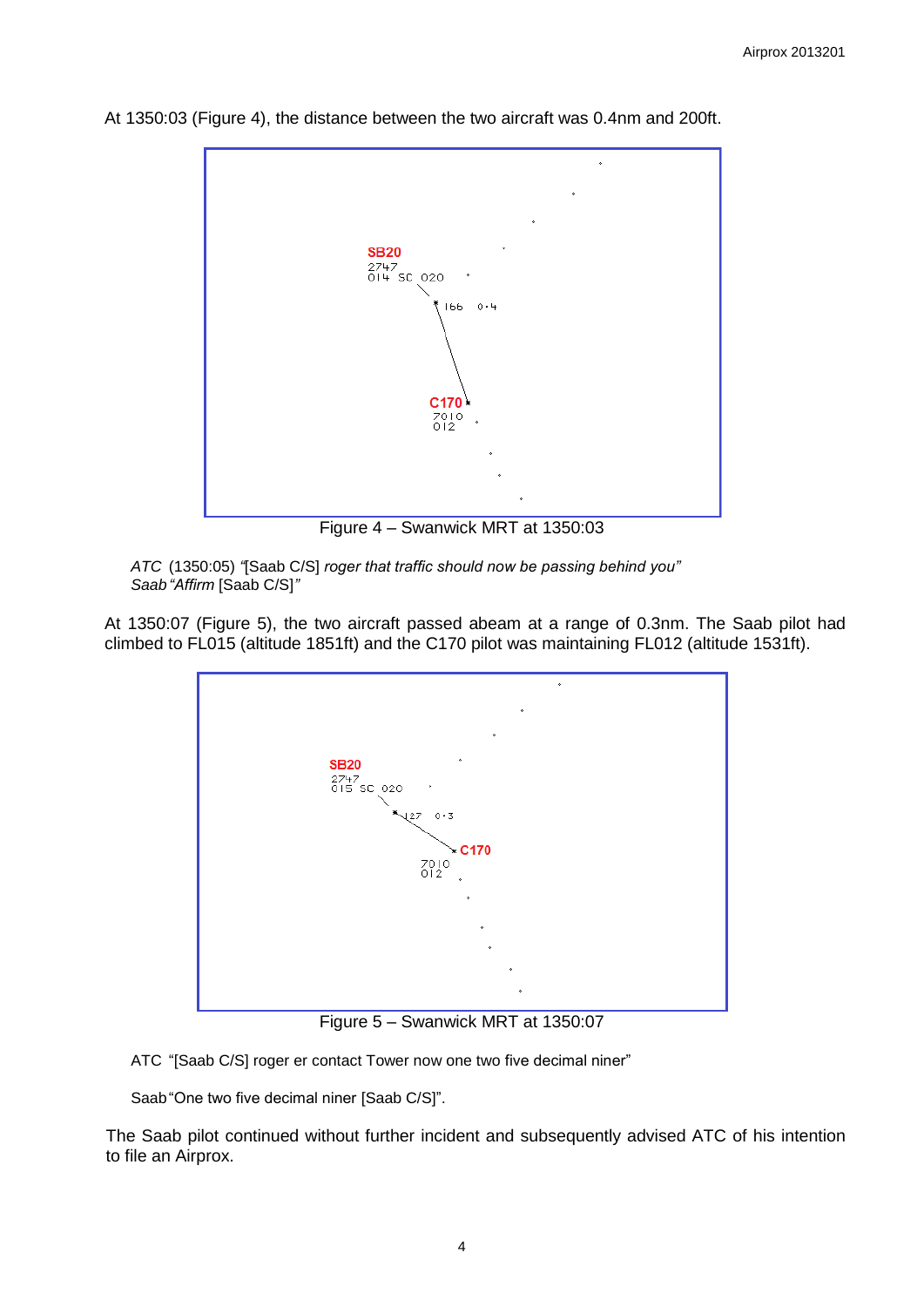In subsequent discussion with the controller, he was asked why he had initiated a Traffic Service when the Saab pilot had not responded to the type of service required. The controller's recollection of events on the day was unclear but he believed that some foreign pilots were unsure of the service options and that they often needed to be asked two or three times. On this occasion the controller had agreed to provide a Traffic Service. The controller would have upgraded the service to a Deconfliction Service if asked, but indicated that due to the unpredictable airspace environment, this often meant delaying and holding off aircraft; pilots would usually opt for a Traffic Service.

When asked, the controller's recollection of the event was unclear but he indicated that the unpredictable manoeuvring of unknown aircraft in the area often made it difficult to judge their intentions. The unknown aircraft was displaying a 7010 squawk and initially looked as though it may have been inbound to Newmarket. The controller turned the Saab pilot onto a closing heading and cleared it for the ILS approach. The controller recalled that the C170 turned onto a north-northwesterly track and the controller believed he gave Traffic Information regarding the unknown contact descending to pass behind the Saab pilot. The controller recognised that the Saab pilot had not reported, nor had the controller asked, if he had the unknown aircraft (the C170) in sight or if he wanted to break off the approach. The Saab pilot's written report indicated that after receiving the TCAS RA he sighted the light aircraft in his 10 o'clock crossing left to right.

The Saab pilot was in receipt of a Traffic Service. CAP774, Chapter 3, at the following paragraphs states:

### Paragraph 1.7:

'Agreement to provide an ATS and acknowledgement of that level of ATS by a controller/FISO and pilot respectively, establishes an accord whereby both parties will abide with the definitions of that ATS as stated herein. Once an accord has been reached the controller/FISO shall apply that ATS as defined.'

#### Paragraph 1.8:

'A pilot shall determine the appropriate ATS for the various phases and conditions of flight and request that ATS from the controller. If a pilot fails to request a ATS, the controller should normally ask the pilot to specify the ATS required.'

#### Paragraph 3.1:

'A Traffic Service is a surveillance based ATS, where in addition to the provisions of a Basic Service, the controller provides specific surveillance-derived traffic information to assist the pilot in avoiding other traffic. Controllers may provide headings and/or levels for the purposes of positioning and/or sequencing; however, the controller is not required to achieve deconfliction minima, and the pilot remains responsible for collision avoidance...'

#### Paragraph 3.5:

'The controller shall pass traffic information on relevant traffic, and shall update the traffic information if it continues to constitute a definite hazard, or if requested by the pilot ...

Traffic is normally considered to be relevant when, in the judgement of the controller, the conflicting aircraft's observed flight profile indicates that it will pass within 3 NM and, where level information is available, 3,000 ft of the aircraft in receipt of the Traffic Service or its level-band if manoeuvring within a level block.'

#### Paragraph 3.6:

'Deconfliction is not provided under a Traffic Service and if a pilot requires deconfliction advice a Deconfliction Service shall be requested and the controller shall make all reasonable endeavours to accommodate this request as soon as practicable.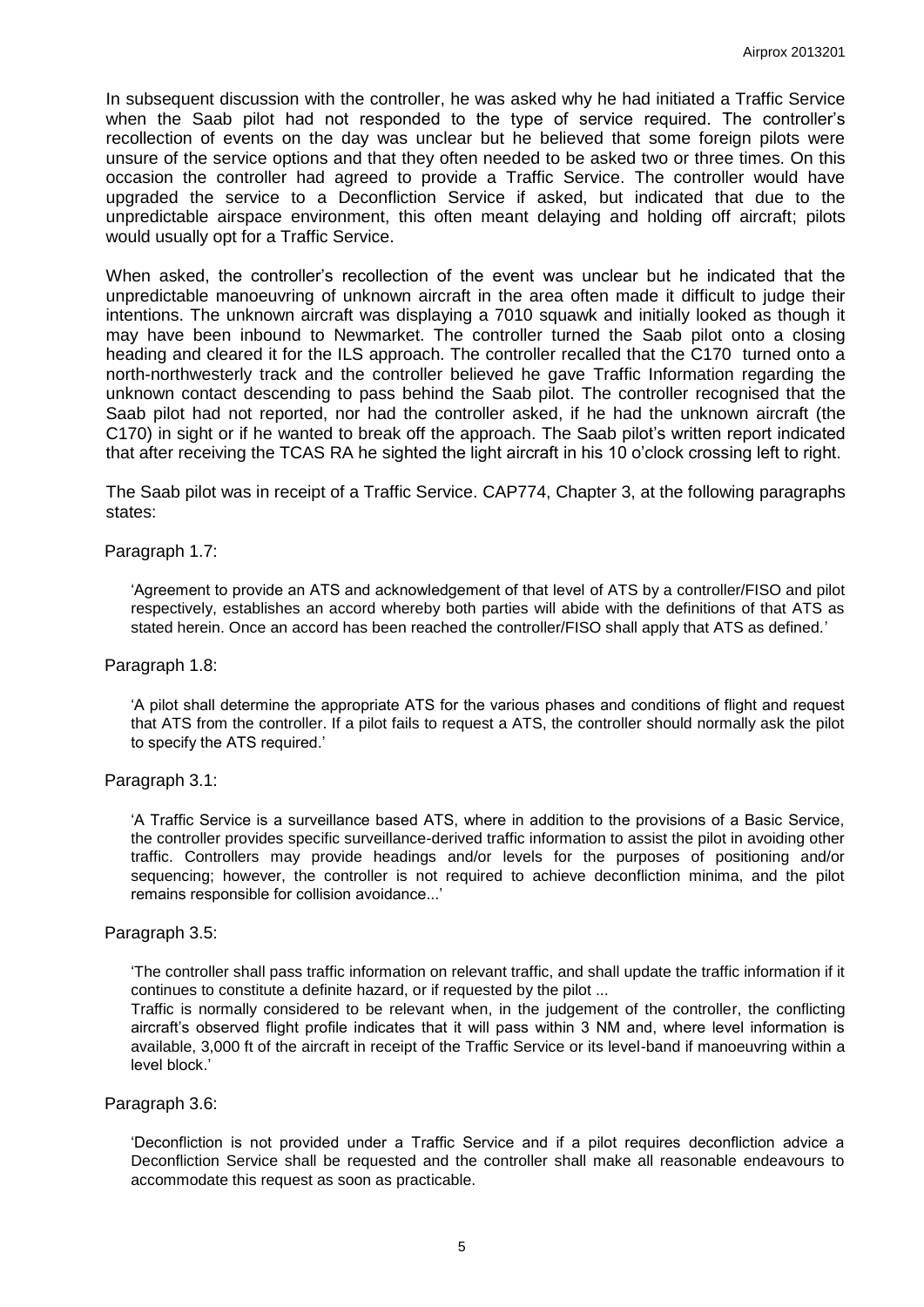When providing headings/levels for the purpose of positioning and/or sequencing or as navigational assistance, the controller should take into account traffic in the immediate vicinity based on the aircraft's relative speeds and closure rates, so that a risk of collision is not knowingly introduced by the instructions passed. However, the controller is not required to achieve defined deconfliction minima and pilots remain responsible for collision avoidance even when being provided with headings/levels by ATC.'

The controller vectored the Saab pilot onto the ILS and likely did not consider the C170 was a factor. The controller observed the C170 pilot had turned onto a more northerly track and Traffic Information was passed to the Saab pilot. It was likely too late for the controller to tactically plan ahead and, believing that the C170 was descending and would pass behind, the controller updated the Traffic Information.

Radar replay showed that the C170 pilot descended by 200ft and turned slightly to the right as the two aircraft came into proximity and the Saab pilot received a TCAS RA and climbed 100ft. CAP 774, Chapter 3, Paragraph 3.10, states:

'Pilots remain responsible for collision avoidance even when in receipt of ATC headings and shall advise the controller in the event that they need to deviate from a heading in order to comply with the Rules of the Air with regard to collision avoidance.'

ATSI note that a similar Airprox (2014033) occurred at Cambridge on 27 Mar 2014.

It is recommended that the CAA SARG Principal Inspector, in consultation with Cambridge ATSU, ensure that the ATSU undertake the following:

The ATSU remind controllers to take all reasonable endeavours to provide the ATS that a pilot requests and where there is doubt to seek clarification.

The ATSU review MATS Part 2 procedures in circumstances when inbound aircraft on the instrument approach and under a Traffic Service are in potential conflict with unknown traffic, in order to establish if the pilot is visual with the other traffic and if not, whether the pilot wishes to continue or break off the approach or upgrade to a higher level of service.

## **UKAB Secretariat**

The Saab and C170 pilots shared an equal responsibility for collision avoidance and not to fly into such proximity as to create a danger of collision<sup>1</sup>. The incident geometry is converging and the C170 pilot was required to give way to the Saab<sup>2</sup>...

## **Summary**

An Airprox was reported when a Saab 2000 and a Cessna 170 flew into proximity at 1350 on Saturday 27<sup>th</sup> September 2014. Both pilots were operating in VMC, the Saab 2000 pilot under IFR and previously in receipt of a Traffic Service from Cambridge Approach and the Cessna 170 pilot under VFR, not in receipt of an Air Traffic Service.

## **PART B: SUMMARY OF THE BOARD'S DISCUSSIONS**

Information available consisted of reports from the pilots of both aircraft, radar photographs/video recordings, a report from the air traffic controller involved and reports from the appropriate ATC operating authority.

The Board first considered the pilots' actions. The Saab 2000 pilot was operating under IFR, initially in receipt of a Traffic Service with radar vectors for the ILS. His response to the Cambridge

 $\overline{\phantom{a}}$  $1$  Rules of the Air 2007 (as amended), Rule 8 (Avoiding aerial collisions).

 $<sup>2</sup>$  ibid., Rule 9 (Converging).</sup>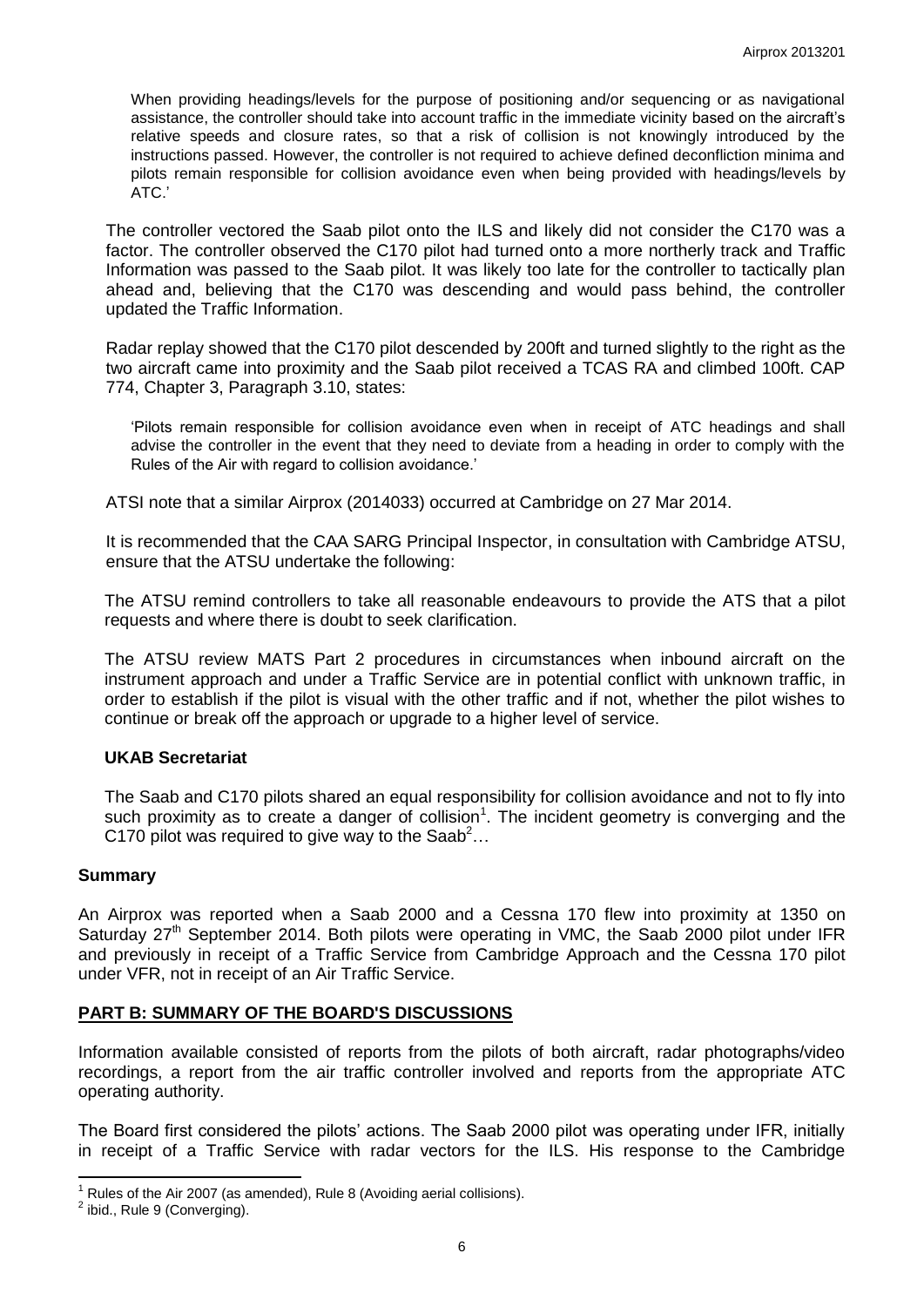controller's request for which service he required was to request the in-use runway, which may have been indicative either of mishearing 'service' as 'surface', or of unfamiliarity with UK FIS terminology. The Board noted that, once established on the ILS localiser he was in receipt of both Traffic Information from the Cambridge controller and TCAS information on the C170 but continued on his flight path to the point that he had to respond to a TCAS RA. Members agreed that his actions amounted to a strong indication that he did not understand the provisions of UK FIS (ATSOCAS) and his associated responsibilities for collision avoidance. The Board recalled that the CAA had rejected two previous UKAB recommendations (Airprox 2014145 and 2014150) regarding education of foreign crews in this respect (namely that "the CAA reviews the required content of airfield briefs with specific emphasis on informing foreign visiting pilots of their responsibilities under ATSOCAS.").

For his part, the C170 pilot was enjoying a local area flight in fine weather conditions and under VFR without the aid of an Air Traffic Service. Although members agreed that under normal circumstances in Class G airspace this was entirely acceptable for many GA flights, they also agreed that flying within 300ft and 0.3nm of a 22 ton, 50 seat passenger airliner, on the approach path to an airfield that was clearly marked on the chart and causing a TCAS RA, was not. With the Saab 2000 visible on his right, he continued to converge with only minimal action to give way, descending as the Saab 2000 pilot also started his descent on the ILS glide path. It was felt that the C170 pilot, having been 'in constant visual contact', could easily have turned right earlier and avoided the Saab by a more appropriate margin. The CAA VFR chart contains a note that 'Pilots intending to fly within 10nm of any part of the IAP symbol [the 'feathers' marking at some aerodromes] are strongly urged to contact the aerodrome ATSU'; that the C170 pilot chose not to do so was of considerable concern to the Board, especially given the presence of a former Training Captain which should also have been sufficient to impart some understanding of the likelihood of a TCAS generated response in the Saab. Members noted that the C170 pilot's planned flight path and height took him right across the Cambridge ILS centreline at 5nm, coincident with the glide slope; although he was operating in Class G airspace, they agreed that in doing so with the Saab 2000 inbound, and without contacting Cambridge ATC, it had been contributory to the Airprox.

Turning to the Cambridge controller, he was providing the Saab pilot with radar vectors to the ILS for RW23 and, in reply to the Saab 2000 pilot's incorrect response to type of service required, had unilaterally applied a Traffic Service. Members queried why this had been applied so quickly without challenging the Saab 2000 pilot's response, and were presented with anecdotal evidence that foreign pilots often did not correctly respond to a service request. It had therefore proven more practical to apply what the controllers considered to be an appropriate Air Traffic Service than to enter into a prolonged discussion as to the service required. Members agreed that, although well-meaning, this was not a satisfactory solution to what appeared to be some pilots' lack of understanding of the provisions of UK FIS. Having vectored the Saab 2000 pilot onto the ILS localiser, the Cambridge controller cancelled the Traffic Service and only then passed Traffic Information on the C170 at a range of 1.8nm converging on the Saab 2000 from the left. Members agreed that the C170's track had been present on radar for some time before CPA, and they felt that lack of timely Traffic Information of it to the Saab pilot had also been contributory to the Airprox. Overall, in discussing the Cambridge controller's actions, members felt that events had conspired somewhat against him; nevertheless, and after much debate, it was agreed that the cause of the Airprox had been that the Cambridge controller had vectored the Saab 2000 pilot into conflict with the C170.

Regarding risk, members agreed that although effective and timely action had been taken to prevent collision, this incident embodied a disappointing lack of consideration, communication and understanding; all of which were necessary in order to conduct flight safely, especially with differing user requirements in Class G airspace. In particular, members noted that had the C170 pilot contacted Cambridge, this wholly avoidable incident could have been prevented.